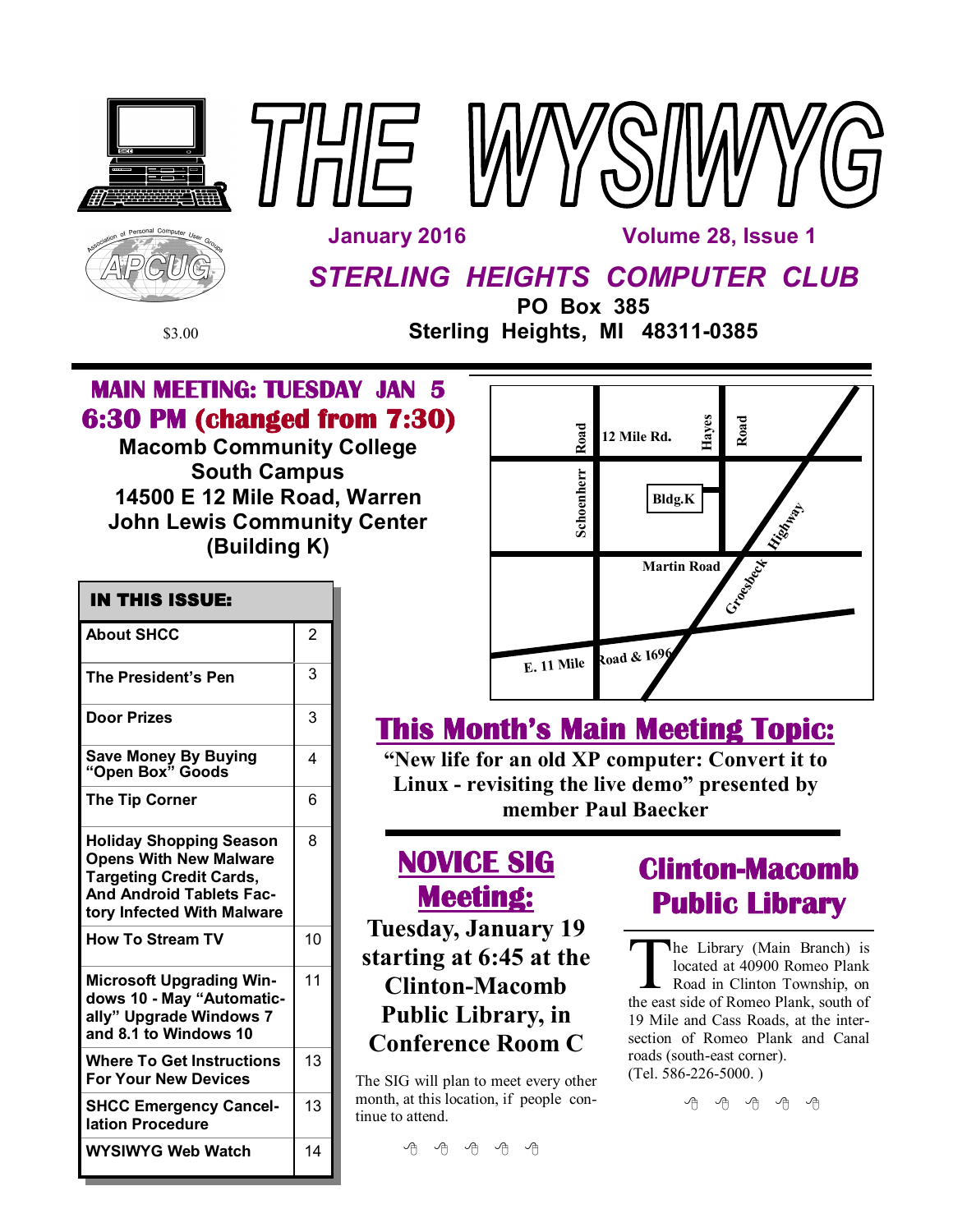### **THE WYSIWYG** *CONSUMISTION CONSUMISTION CONSUMING <b><i>CONSUMISTION CONSUMISTION CONSUMISTION CONSUMISTION CONSUMISTION*

**MARCH 2016**

2 - COMP meeting 6 - SEMCO meeting ?- Novice SIG

**APRIL 2016**

6 - COMP meeting 3- SEMCO meeting ? - Novice SIG

1 - SHCC – M**ain Meeting**

5 - SHCC – Main Meeting

**Guests and visitors are welcome. People can attend any SHCC meetings during two consecutive months before deciding to become a member or not. Meetings include the main meeting and SIG. July and August don't count since there is no main meeting. Membership includes admission to all SHCC functions and the newsletter. Membership is open to anyone. It is not limited to the residents of Sterling Heights.**

### **DUES: \$25/YEAR**

## **Resource People:**

Family Tree Firefox FoxPro General Computer Questions Hardware MS Publisher MS Word Spreadsheets

Rick Schummer

## **SHCC Coordinators:**

| гашну тес<br>Firefox<br>FoxPro<br>General Computer<br>Questions<br>Hardware<br>MS Publisher<br>MS Word<br>Spreadsheets                                       | <b>INIUN OUTBELLING</b><br>Don VanSyckel<br>Rick Schummer<br>Jack Vander-Schrier<br>John Rady<br>Rick Kucejko<br>Rick Schummer<br>Rick Schummer |                    | President: Mike Bader    |
|--------------------------------------------------------------------------------------------------------------------------------------------------------------|-------------------------------------------------------------------------------------------------------------------------------------------------|--------------------|--------------------------|
| <b>SHCC Coordinators:</b><br>Associate Editor<br>Door prizes<br>Greeter for visitors<br>Newsletter publisher<br>Novice SIG<br>Program Coordinator Mike Bader | Rick Schummer<br>Don VanSyckel<br>Jim Waldrop<br>Rick Kucejko<br>Paul Baecker                                                                   | 2016 SHCC Officers | President: Don VanSyckel |
| Publicity<br>Resource People<br>PC SIG<br>Welcome & check-in Jim Waldrop<br>desk.<br>Web Site<br>Web Watch column                                            | Patrick Little<br>open<br>Jack Vander-Shrier<br>Don VanSyckel<br>Paul Baecker                                                                   |                    |                          |
|                                                                                                                                                              | Contact Information:                                                                                                                            |                    |                          |

Paul Baecker Mike Bader

Rick Kucejko Patrick Little Rick Schummer Don VanSyckel Jack Vander-Schrier (**Call Jack after noon)**

586-286-2314 webwatch@sterling 586-447-6683 mdbader@flash.net 248-879-6180 rick@kucejko.com 586-264-1497 pblittle@wideopenwest.com 586-254-2530 rick@rickschummer.com 586-731-9232 don@vansyckel.net 586-739-5952 jvanders@comcast.net heightscomputerclub.org

**CLUB ADDRESS:** PO Box 385, Sterling Heights, MI 48311-0385 **CLUB E-MAIL ADDRESS:** Info@SterlingHeightsComputerClub.org **CLUB WEB PAGE:** http://www.SterlingHeightsComputerClub.org

## **Four Month Meeting Schedule:**

**JANUARY 2016 5 - SHCC** – **"New life for an old XP computer: Convert it to Linux - revisiting the live demo" presented by member Paul Baecker** 6 - COMP meeting

3 - SEMCO meeting

Secretary: Rick Kucejko Treasurer: Paul Baecker

19 - Novice SIG

### **FEBRUARY 2016**

- 2 SHCC Main Meeting
- 3 COMP meeting
- 7 SEMCO meeting
- ? PC SIG

## **Other Computer Clubs:**

As a member of SHCC, you can attend meetings of other clubs where we have reciprocating membership agreements, at no charge.

### **Computer Club of Marysville**

**and Port Huron (COMP)** Time: 1st Wednesday, 7:00PM Place: Mackenzie Bldg, Room 201, St Clair Community College, Clara E McKenzie Library-Science Building, 323 Erie St. Port Huron, MI (810) 982-1187 Web Page: http://www.bwcomp. org Reciprocating: Yes

### **South Eastern Michigan Computer Organization (SEMCO)** Time: 2nd Sunday at 1:30PM

Place: Altair, 1820 E Big Beaver Road, Troy, MI 48083 (248) 840-2400 Web page: http://www.semco.org Reciprocating: Yes

**Royal Oak Computer Club** Time: Every Wednesday at 12:30 Place: Mahany/Meineger Senior Community Center 3500 Marais Ave. Royal Oak, MI 48073 248-246-3900 Reciprocating: No

Newsletter submissions are due 10 days before the club meeting, but the earlier the better. They should be sent to : WYSIWYG Publisher

5069 Fedora, Troy, MI 48098

OR at the e-mail addresses: newsletter@SterlingHeightsComputerClub.

Unless stated otherwise, all materials contained in this newsletter are copyrighted by the Sterling Heights Computer Club. License is hereby granted to other clubs (non-profit) to reprint with credit.  $\odot$ 

**Page 2**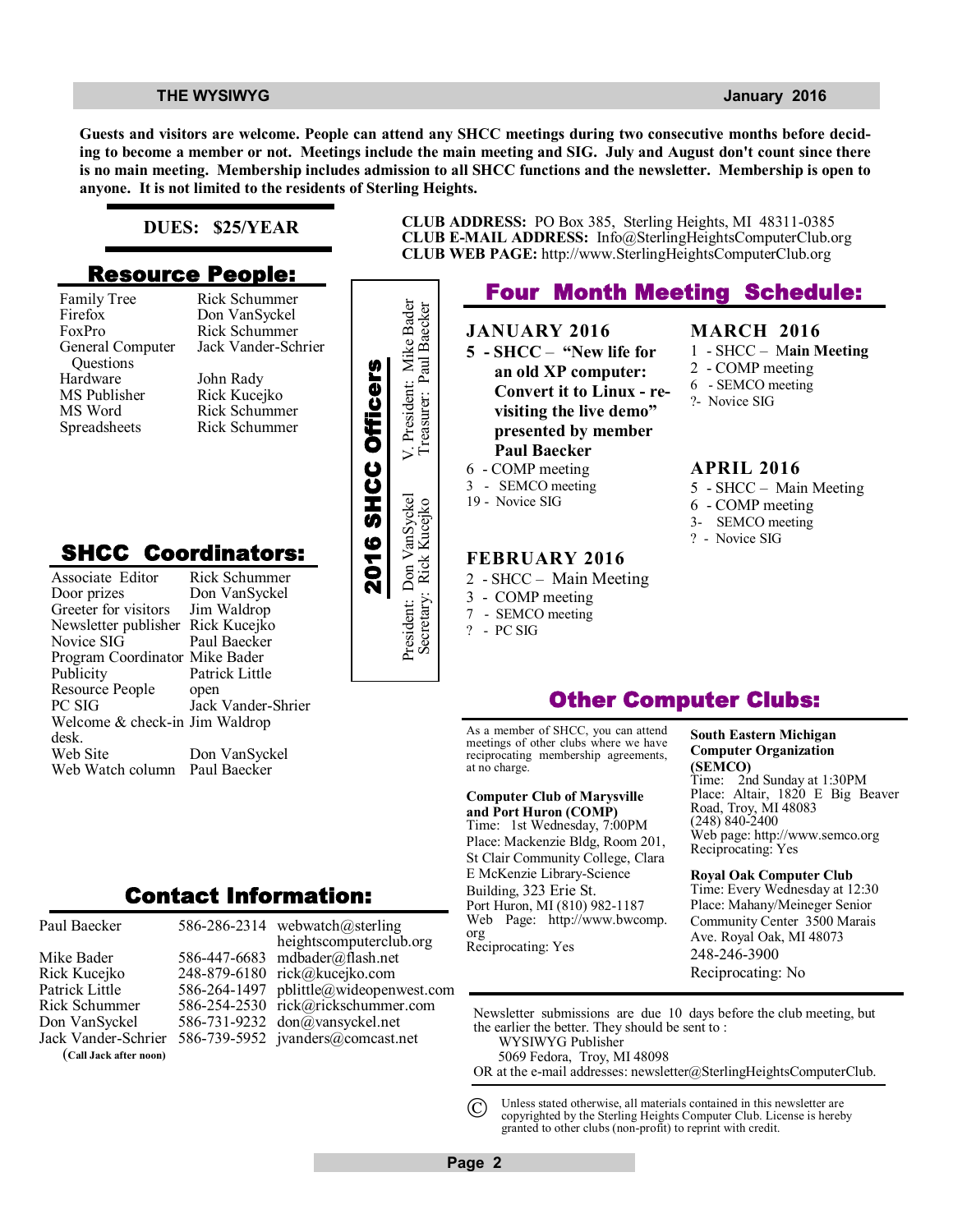### **THE WYSIWYG January 2016**

## **The President's Pen**

 *by Don VanSyckel*

**I** want to start by wishing you a Happy New Year and may you have an enjoyable one.

As I write this it is still before Christmas so I don't know what Santa is bringing me but there probably won't be much tech stuff. My Santa leaves all the tech stuff to me so I never get tech surprises. One thing that keeps popping up and I do mean popping up is Windows 10. I use Win 7 Pro on both my desktop and laptop and as soon as I log in there's a Microsoft pop up encouraging me to sign up for Windows 10. I have a problem with this intrusion into my privacy with an advertisement that I have to repeatedly refuse. Once possibly, but not over and over again. I find this obnoxious and Microsoft is not winning any friends in my court.

Why is Microsoft trying so hard, too hard if you ask me, to push Windows 10? They're giving away Windows 10. I learned a long time ago that there's no free lunch or commercial software. So not only is Microsoft giving away Windows 10 they're expending a lot of energy (and therefore money) to push Windows 10. So you have to ask yourself, where's the pay back? I don't care how many of you can't see the pay back and therefore think there isn't one. There's got to be a pay back and since we can't see it, it just means we're going to be ambushed (surprised) with it when it happens.

Then there's the spy rumors about Microsoft using Windows 10 to harvest information about you. Granted the rumors now include that Microsoft might or have extended the spying down into Windows 7. Early reports were dismissed by many as rumor. Later reports from usually reliable sources generally agree that Microsoft 10 out of the box is doing some data harvesting but it is difficult to know who to believe. There are tips available on the web for how to turn off the harvesting.

Please read the article 'Microsoft Upgrading Windows 10 - May "Automatically" Upgrade Windows 7 and 8.1 to Windows 10' by Ira Wilsker which is reprinted in this issue of the WYSIWYG. This author reports how Microsoft is planning to trick people into loading Windows 10. This will be done by masquerading the Windows 10 upgrade and a standard update for the Win 7 or Win 8 system you are currently running. To call version change of windows a standard update borders on criminal. If you have automatic updates turned on and you are presented any questions, read them carefully and don't let Microsoft steal your Windows from you.

To quote Mr. Wilsker, "According to several published reports, Microsoft has expressed concerns that the rate of Windows users upgrading from the older versions of Windows to Windows 10 has slowed, and this decline in the rate of people upgrading to Windows 10 may cost Microsoft substantial potential revenues." He mentions "substantial potential revenues" that Microsoft will reap from all of us upgrading to Windows 10 but doesn't go into detail of just how this will come about. This parallels what I stated above that Microsoft has something up its sleeve to harvest a profit from the free Windows 10 upgrade. Has the world gone mad? When something sounds too good to be true, it is.

After all this and throw in Microsoft's planned underhandedness, I won't upgrade until I understand what it's going to cost me, in the long run.

I hope everyone had a great Christmas holiday and enjoyed welcoming in the New Year. Remember the meeting starts at 6:30PM and end about 8:00. This month's meeting will be interesting. SHCC member Paul Baecker will be demonstrating and discussion of. and programs for Linux. See you Tuesday.



## **Last Month's Meeting**

**Leading SHCC** member<br>
Mike Bader presented<br>
"Windows 10 Privacy and Se-<br>
curity Options". Mike did a great job ast month SHCC member Mike Bader presented "Windows 10 Privacy and Sewith an evolving topic. Many tips and reference web sites to simplify the use of Win 10.



**A** ds are available free to SHCC members, and are limited to computer related items for non-commercial purposes. Any ad ds are available free to SHCC members, and are limited to computer related items for shall be a maximum of twelve newsletter lines of text.

A A A A A



**D** included: oor prize drawings are held at regular club meetings. The winner's circle for December

**Ralph Osinski** won Network **Backup** 

**Paul Baecker** won a stereo headset

**Louise Manning** won a power strip

**Warner Mach** won a flashlight

**Richard Jackson** won a pro sound speaker

**Mike Bader** won a pen

### **Bill Appleberry** won DVD-R's

西 西 西 西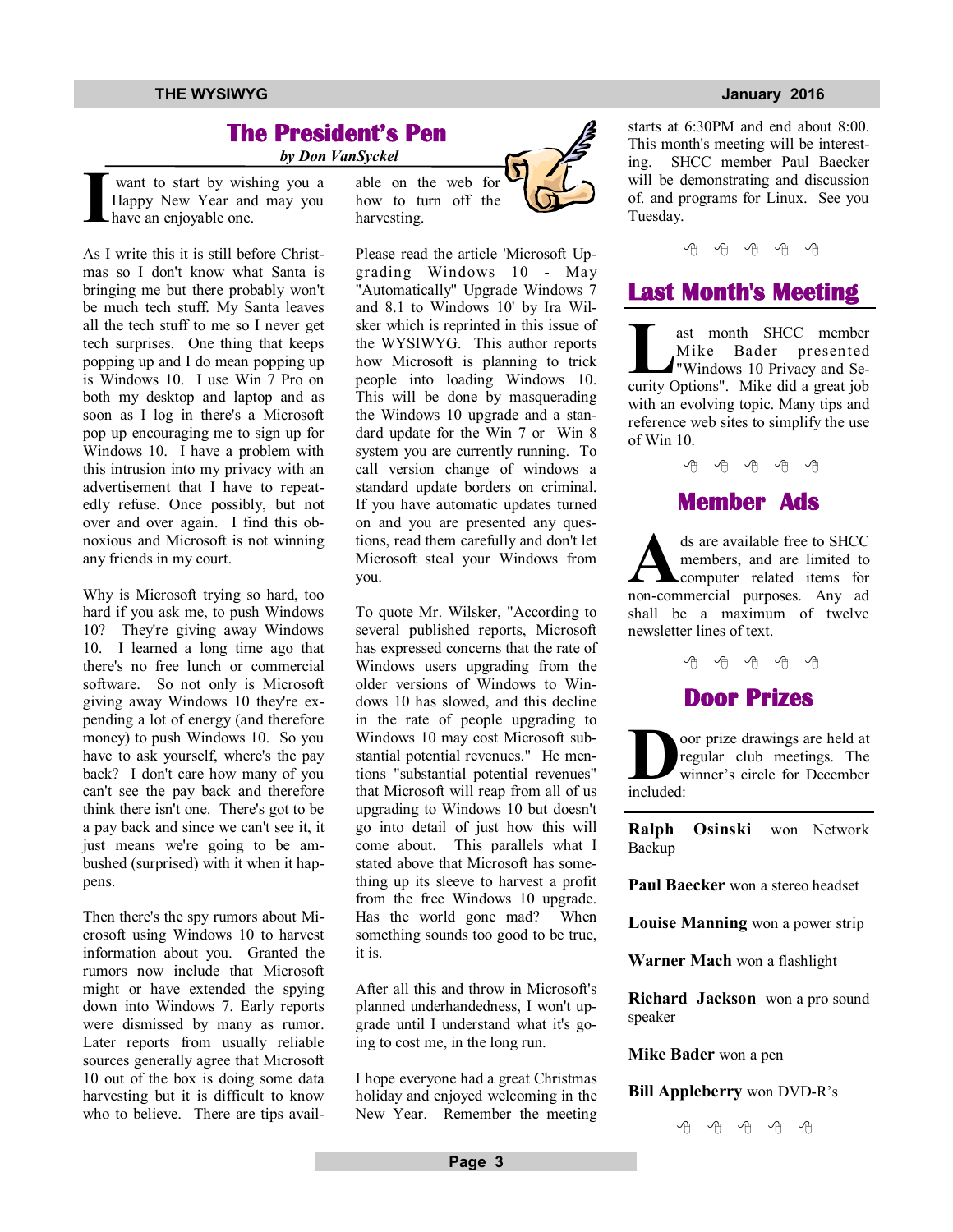## **Save Money By Buying "Open Box" Goods**

*by Ira Wilsker*

### **WEBSITES:**

http://www.cowboom.com

http://www.techforless.com

http://www.amazon.com/s/ ref=nb\_sb\_ss\_i\_1\_8?url=search-alias %3Daps&fieldkeywords=warehouse+deals+by+amazon

**I** like bargains, and I like to save money while shopping. While the granddaddy of all bargain days, Black Friday, and its younger like bargains, and I like to save money while shopping. While the granddaddy of all bargain cousin, Cyber Monday, are past, some people might like the selection and opportunity to take advantage of bargains at times other than these megashopping events. For those who might be willing to forgo a little personal vanity, some of the familiar retailers have websites devoted to often deeply marked down items that have been returned, had shipping damage, or had been refurbished to like-new condition, sometimes with the same warranty that the same new, unopened item may have had. Consider the fact that both brick and mortar local retailers, and the large online retailers, sell massive amounts of merchandise; it is inevitable that a percentage of that merchandise will be returned for a variety of reasons ranging from a refused delivery, to shipping damage to the outer package, to the item being defective and returned for replacement. Reputable sellers will always clearly disclose the reason for the markdown, present an accurate description of the current condition of the item, guarantee the description, state if the item has been refurbished to "like new" condition, disclose any warranty, and typically offer free (shipping paid) returns if the consumer is not satisfied with the marked down merchandise.

In recent weeks I ordered some merchandise that was posted on these reputable "open box" websites ranging from a factory refurbished Lenovo laptop (not the latest model) that was marked down to about 70% off retail, as well as some mundane items such as some new premium brand wiper blades which were in perfect condition, but had some damage to their outer packaging, thus were available for two-thirds off the regular price. While I have been a regular buyer of these marked down goods when they are available, over the past year I have had two returns. In separate transactions months apart, I had a factory refurbished laptop (not the one that I recently purchased) that came with the same warranty as a new laptop, but had a battery that would not hold a charge; the seller immediately sent me a prepaid shipping label, and issued a full refund as soon as the return was received by the shipper. The second item that I had to return was purchased "Open Box" from a different major seller, and was a combination keyboard and case for an iPad, which would not link via Bluetooth with the iPad; again the seller sent me a prepaid shipping label, and provided an immediate refund when they received the item back. While anecdotally these were two "Open Box" items that were returned, considering all of my online purchases, the return of these two items was not out of proportion with my returns of absolutely "New in the Box" items, which I have also had to return in recent times.

The national chain BestBuy, known primarily for its electronics, media, and computer sales, is no different from any other big box retailer, in that a percentage of items sold are returned for a variety of reasons. While Best-Buy sometimes has some clearly labeled and marked down "Open Box' items on the shelf in the stores, it also has an online outlet store that often has a wide selection of often deeply marked down outlet style goods. BestBuy's online outlet is

"CowBoom" (cowboom.com), and has a prominently posted policy, " The Great Deals, No Bull Promise, Closeout pricing everyday." According to the CowBoom website, "CowBoom offers quality new, refurbished and pre-owned products at everyday low prices. Our products are in top condition, with each pre-owned and previously out-of-box item personally inspected by CowBoom's technicians. Expect big savings by shopping at CowBoom." In order to reduce the hesitation and risk of purchasing its merchandise, CowBoom states, "15 day money-back guarantee. At Cow-Boom we want to make sure you are completely satisfied with your purchase. Any product we sell can be returned for a refund within 15 days of receipt. We offer pre-paid shipping labels so your return is hassle-free."

CowBoom continuously has a very large, and ever changing inventory of computers, audio and video equipment, televisions, mobile and cellular phones and accessories, cameras and camcorders, household electronics and a variety of other merchandise for home and office. Among the recognized name brands represented by the assortment of merchandise at Cow-Boom are Apple, Canon, Nintendo, Bose, Nikon, Hewlett Packard, Sony, Samsung, and other well known manufacturers. CowBoom also offers a daily email with the deal of the day, which is a deeply discounted, often name brand item; today (as I type this), it is an "Amazon Fire HD Kids Edition 6in 8GB - Black/Blue, Was  $$149.99$  Now  $$39.99 + Shipping."$ This ruggedized tablet for children has a four and a half star rating from its users, strong parental controls, and access to Amazon's extensive library of age appropriate movies, TV shows. music, books, Android apps, and games. While much of the content available for this tablet is free from Amazon, if anyone in the family has an Amazon Prime account, all of the content then becomes available at no additional charge. Since this Amazon tablet is a "Daily Deal", a different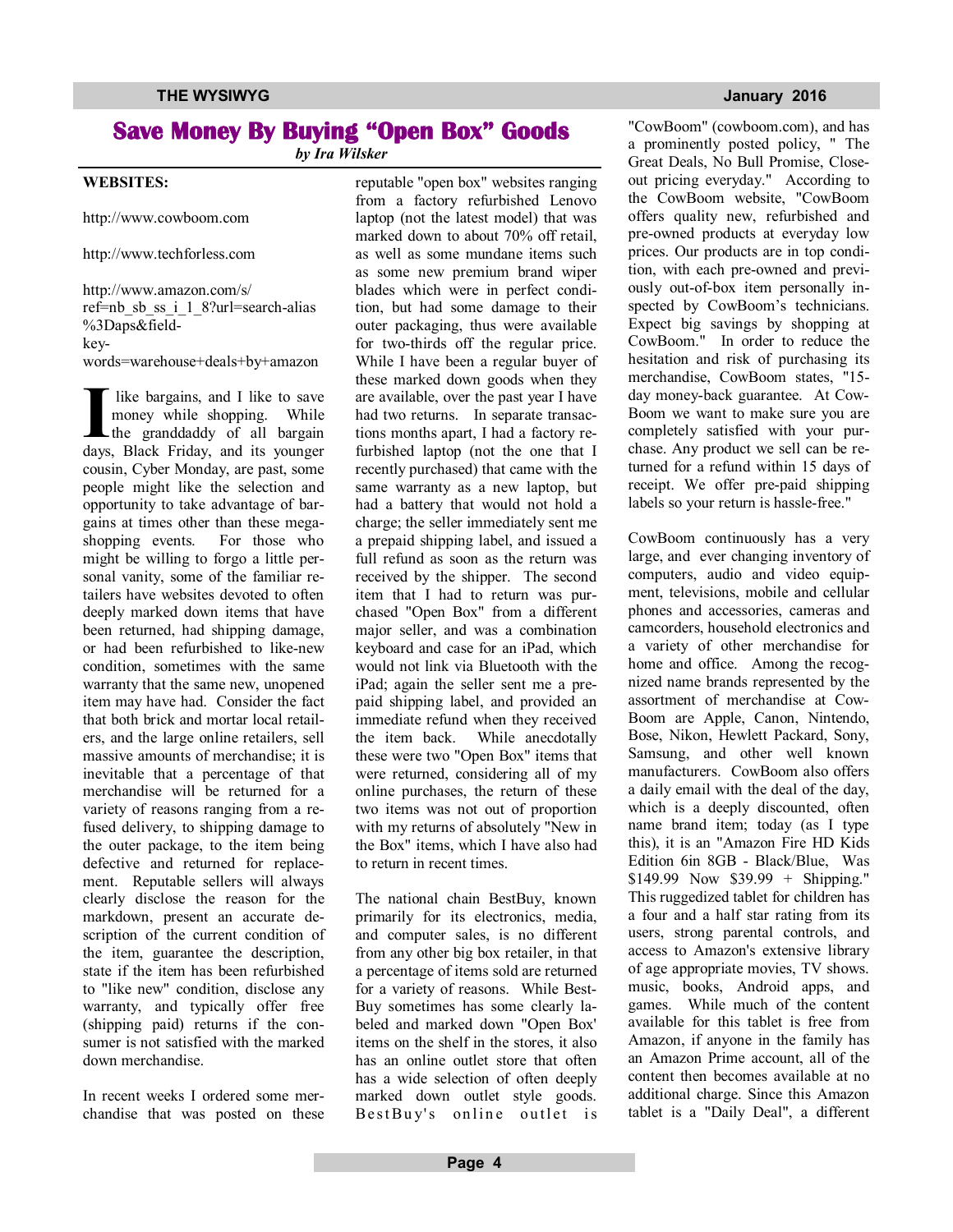product will likely be available on other days. For those looking for some potentially exciting deals on CowBoom, the website also has a selection of name brand goods that are being auctioned to the highest bidder.

One of the best kept secrets about online bargain hunting is Amazon's Warehouse Deals. According to Amazon, the Warehouse Deals shopper can, "Find deep discounts on open-box, like-new, and pre-owned products." As I type this, Amazon is listing 541,866 items in its warehouse store, and states that, "Every item (is) hand checked and graded, Available for Prime & Free shipping, Backed by Amazon Customer Service, (and has a) 30-Day Return Policy." Currently listed on the Amazon Warehouse Deals website under the heading "Our Best Deals", includes a new, \$250 all leather briefcase style laptop bag marked down to \$59 with free shipping, and a new \$160 7" Android tablet for \$39. Other "Best Deals" include a 42% markdown on select "Open Box & Used Laptops", up to 59% off of "Open Box Wearables" including smart watches, half-off select open box digital cameras, up to 48% off of a selection of open box and used unlocked cell phones, up to 67% off of open box and used smart phones, 45% off of coffeemakers, and dozens of similar "Best Deals". By category and quantity, the largest selections of products available from Amazon Warehouse Deals includes books (83,756 books available in the Warehouse Deals), electronics (60,384 items), automotive (47,796 items, not including the windshield wiper blades that I recently purchased), tools and home Improvement (44,935), home and kitchen (44,597), sports and outdoors (37,161), and clothing and shoes (29,179). Amazon Warehouse Deals can be located directly by entering "Amazon Warehouse Deals" in the search box on any Amazon page, and then utilizing the "Deals" page menu or search system. While that method may be totally adequate to satiate the bargain hunter, my personal preference to locate "Warehouse Deal' priced items is to perform a routine Amazon search for a particular product, and then from that product's page click on the link that shows alternate sources for that product, including any under the "Used" tab; if there are any Amazon Warehouse Deals for that particular item, they will be listed under the "Used" heading. My personal preference when buying items under the "Used" banner is to purchase those listed as Amazon Warehouse Deals, rather than from unknown third party sellers; while sometimes slightly more expensive, I know that Amazon has inspected and rated the individual items, the description and condition is most likely accurate, I can get free shipping (I have an Amazon Prime account), and that Amazon will stand behind the purchase.

Another excellent resource for open box and refurbished items is "Tech for Less" (techforless.com), a Colorado based seller with a large selection of these discounted products. Tech for Less specializes in open box and refurbished goods from major manufacturers, with a 30 day money back guarantee, and a comprehensive "low price guarantee". Tech for Less will price match both before and after the sale, if a lower price is found on most other online and physical stores, including BestBuy.com, Overstock.com, TigerDirect.com, Newegg.com, Staples.com, OfficeDepot.com, Target. com, HomeDepot.com, Lowes.com, Amazon.com, Frys.com, Apple.com, Microcenter.com, Sears.com, Office-Max.com, Rakuten.com, Dell.com, Crutchfield.com, HP.com, Walmart. com, and others. In order to get the difference rebated from Tech for Less, "Just send us an email with your order number, a link to the lower price, and a note that you'd like to apply our Lowest Price Guarantee."

During the past year, from Tech for Less, I purchased an Epson all-in-one printer (refurbished), three extra handsets and bases (all in new condition)

for my cordless phone, and a refurbished modem for my broadband service. Being a careful shopper, I compared prices, warranty, and shipping costs, finding that for these items, Tech for Less had the best deals. Tech for Less sells almost all of the major brands, including Apple, Canon, HP, Panasonic, Sony, and others. They carry a good assortment of laptops, desktops, monitors, TVs, portable audio and MP3 players, printers, digital cameras, camcorders, drives and other storage devices, tab-

lets, servers, and many other products. Most items sold by Tech for Less have the same warranty as a new item, but are available for up to 75% off of the retail price for the same new item. The consumer can often choose the degree of the discount for many of the items by choosing a combination of "condition and pricing"; as an example a particular Toshiba laptop that I was considering is available with free shipping in many "conditions" such as "New - Inner Seals Intact Condition", "New - Open Box", "Factory Refurbished (Restored to manufacturer condition, may show limited signs of use, manufacturer warranty)", and "Refurbished - with manufacturer's warranty". Each lower condition is available at a lower price, which allows the potential buyer to balance the condition with the price, but regardless of condition, all of these laptops had the manufacturer's warranty.

If hunting for bargains, there may be no need to wait for Black Friday or Cyber Monday. If willing to accept a deeply discounted open box or refurbished item, often with the same warranty as a new item, that may be the way to go.

### *This article was reprinted with permission of the author, Ira Wilsker.*

有 有 有 有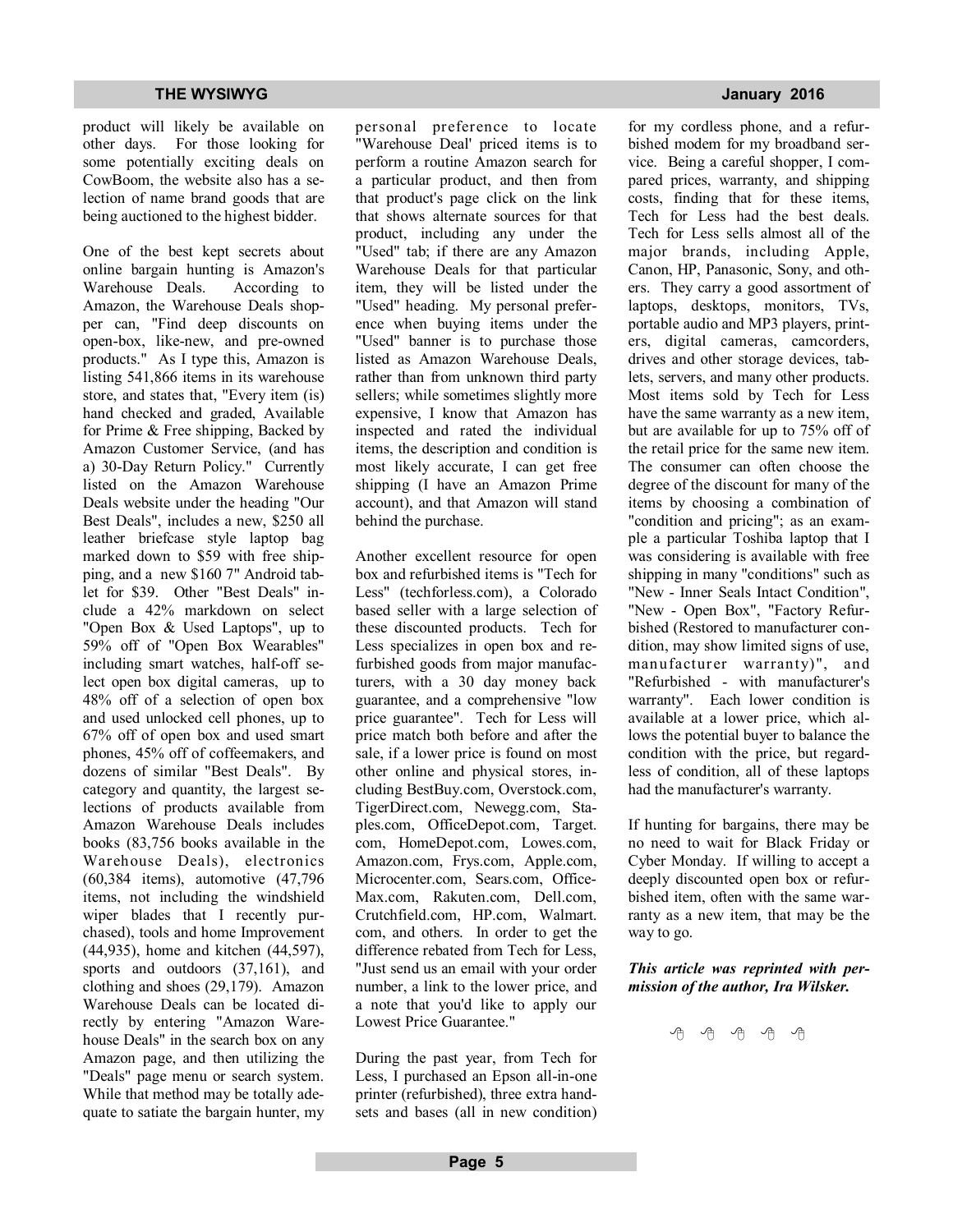## **The Tip Corner**

*by Bill Sheff, Lehigh Valley (PA) Computer Group, Pennsylvania www.lvcg.org nsheff@aol.com*

### **Hacking**

**H** ow do you know if you have been hacked, and what can you do about it?

You usually know when your e-mail or social media account has been hacked when you start getting calls and e-mails from friends asking you why you have changed your status to single, or your endorsement for Romanian Viagra has just arrived, or some other equally stupid message has been received by lots of people you know. It feels bad, but it has happened to most of us at one time or another. The good news is that you have not been specially picked to be hacked. We are just not that important. Even so-called safe sites can possibly be the culprit if they have been hacked. These sites can be sources of bad attachments or downloads,

The culprit can be a data-stealing Trojan. It's an awful feeling, but you can recover. The worst case scenario is that quite possibly someone now has all or part of your log-in information, and any site using that password could now be available to them.

So rule number one; if you feel you have been hacked you need to **change your e-mail password immediately**. All of your password-protected secure sites are potentially in danger. In a perfect world you'd change the password for every secure site as soon as possible. But this is easier said than done. You may not even remember all the sites that you've signed up with. Start with financial sites and other important sites, then rack your brain to come up with as many others as you can. And rather than start using the same password for many sites, this might be the time to get a good password encryption program. There are a few very good ones out there that are free. One that we have discussed previously is Keepass, and another one is LastPass. They will generate random secure passwords.

While not too many people do it, it might not hurt to drop a line to tech or customer support just to let them know what happened. There is not too much they can do, but they might be able to suggest something. Also make sure your antivirus and malware programs are up to date and run a full scan. Use CCleaner which will also clear up problems with your registry.

Finally, for the really uptight user some people suggest you reformat your PC and start over. Perhaps it is not a bad idea, but I personally think that is overkill. Just make sure you have the latest updates for your operating system and all installed browsers and browser add-ons.

Double-check that your antivirus or security suite is fully up to date, and run the most thorough scan it offers. Don't assume, though, that your antivirus will root out all problems. After all, it didn't stop the initial hack. Get a second opinion. Temporarily disable your installed antivirus's real-time protection and run a scan using one or more of the available free antivirus tools. Focus on those that specialize in cleanup. Even with all of the above, there is no guarantee that it won't happen again. Run your antimalware programs about once a week, and be careful when using public computers.

### **What is encryption?**

Since we mentioned password encryption above, let's talk a little bit about encryption.

Encryption is the process of securing information by transforming it with an algorithm into a form that can only be readily translated by those that know the algorithm used to make it. Early simple encryption used a simple letter by letter substitution. We see them all

the time in puzzle books. More complicated systems use various other methods of hiding data, even electromechanical devices such as the Enigma, and today's on-line encryption utilize 127 digit prime number algorithms as the method of tying together your computer with a secure site before data is passed. Encryption has historically been used in government correspondence, especially in the military, but since the rise of the computer and the internet, encryption has become an important part of securing vital information such as passwords and files, and preventing identity theft. We will limit ourselves to just looking at Computer password encryption.

We make up a password on our computer so that the web site knows it is really us. So the first line of defense is not to have a password that can be guessed at by someone trying to get into your account.

We call a password weak if it is simple words. Hackers can run through every word in the dictionary in seconds. But passwords may still be vulnerable to guessing strategies. People often use parts of real words in passwords, or use words or numbers that are familiar like addresses or birthdays. This makes passwords easier to remember, but also much easier to crack. Using the same password for many different programs and internet sites is also common for ease of use, but again, this makes passwords more vulnerable. For maximum protection, use a different string of random characters for each password, or better still use a password encryption program like the ones mentioned above. The more characters and the more different characters and symbols used in a password, the stronger it is to protect against a hacker.

Once you have your password and enter it onto a site, the password goes through an encryption process that changes the characters used into a string of characters that is usually much longer than the password itself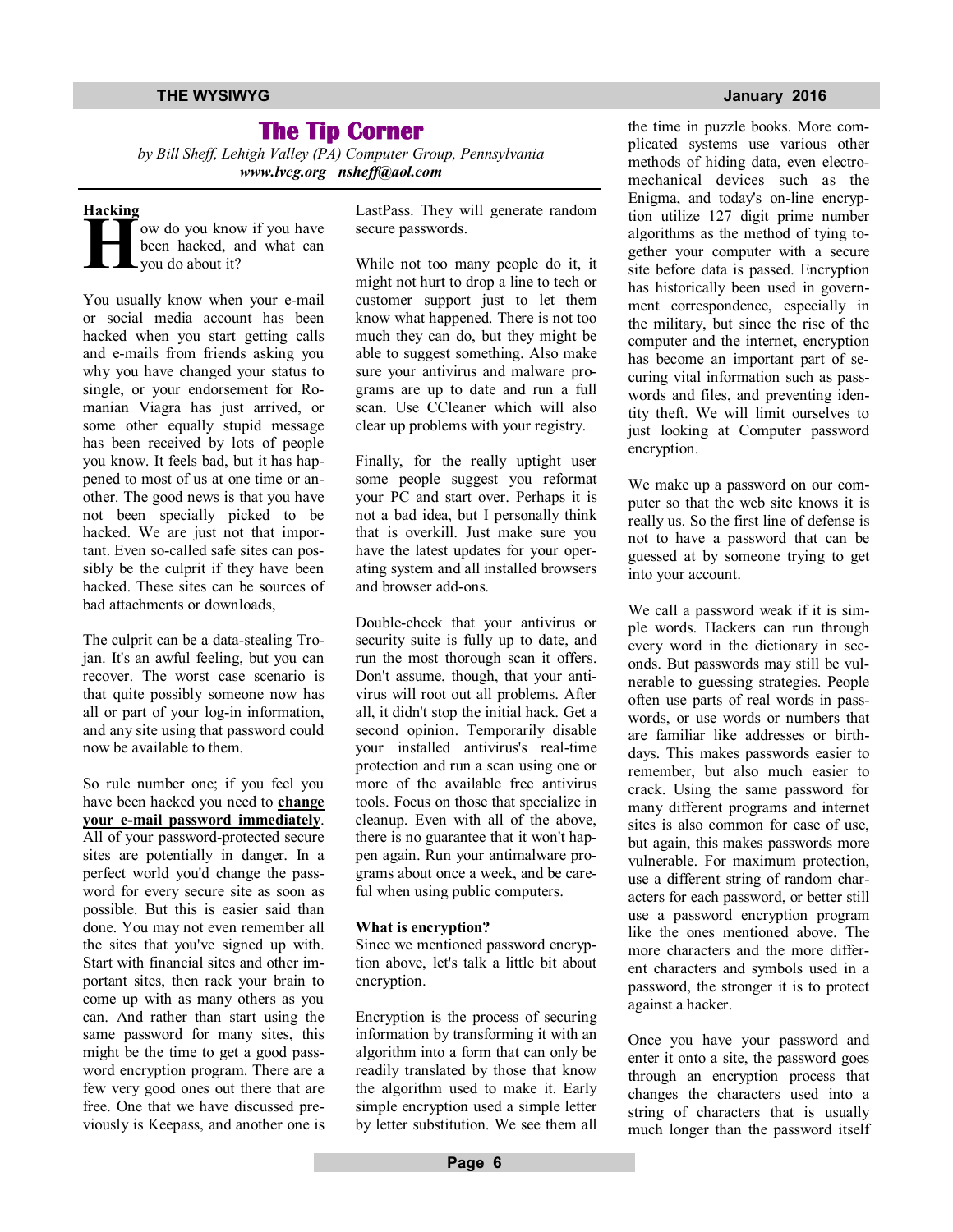### **THE WYSIWYG January 2016**

and will appear to be completely random. Most password encryptions work as a one way check for password validity: the algorithm used always transforms a given password into the same string of characters. When a password is entered, it is run though the algorithm, and the encrypted string of characters produced is compared to the encrypted password that is stored, and if they match, the password is accepted. Good encryptions will transform a given password into a character string that is nothing like the string produced by the same password when a typo is made.

Weak encryptions that use simple algorithms produce character strings can be attacked directly. Stronger encryptions can still be cracked through volume, or brute force attacks where each possible password is tested. As mentioned above strings of prime numbers are used to help keeping the pipeline between you and the site from being invaded. Today, those algorithms are very strong, so the weak link would be the password you are using to start the encryption process. Keep your passwords long, keep them varied and most important of all keep them safe from prying eyes. Don't keep your passwords list on your computer. Keep it on a USB Thumb drive that is not attached to your computer. Preventing access to your password is the best way of keeping your data safe.

### **Setting Up a New Computer**

Whatever the reason, at one time or another we go out and buy a new computer. Perhaps we just want to graduate beyond Win XP, or finally decide to try out Win 8.1 or 10 to see what the hoopla is all about. Regardless of the reason, here are a few pointers to get your computer working as good as you can get it before you even start. Of course we want to use our new computer right out of the box, but these few tips will help make your PC a fast sleek operating machine.

First thing you want to do is make the back-up disks. There is a small emergency section on the hard disk that has the appropriate software. Once you have those disks made, you know you can always get back to the original computer as it came right out of the box. And of course, you have a good back-up program to periodically make a clone of your machine, right?

If you are a purist, before you even use the machine, you can go out to the web (with another machine) and get all updated drivers from the actual retailers. Windows usually provides drivers for audio and video but getting the latest from the retailers might provide other and sometimes better options.

Get rid of the Garbage! Every new machine comes with a lot of programs pre-installed called bloatware. Many are programs that give you a trial period and then after six months or so, you have to buy them. If you are going to install your own office suite, get rid of the "trial" version of Microsoft Office suite or any of the other trial programs you know you are not going to use. Otherwise, you will be plagued by nagging screens popping up asking you to purchase something. If you don't think you will use, get rid of it. It is still out there on the net anytime you change your mind.

One program to help get rid of the bloatware is PCDecrapifier. This program automates the process of cleaning out known bloatware. Then open the Control Panel, head to Programs > Programs and Features, and work your way through the list of currently installed programs, removing anything you're not likely to use. Then go to the task manager (In Win8 it is  $Ctrl +$ Shift  $+$  Esc) and hit the Startup tab, and disable any background programs that you don't want to run when Windows launches. (Prior systems use msconfig in the start menu. You will find dozens of programs that can be disabled, which will free up system memory and resources for other applications as well as speed up your boot time.

Next, run Windows Update to get all the necessary components and security patches up to date. You should make sure you click on the Automatic file updates so you never miss a necessary update.

Install your apps. Once you have the machine completely updated it is now time to install your favorite applications. Make sure that they are compatible with your machine. You may want to try out a program called Ninite which can automate installing a number of popular applications.

Finally, it is time to install the security and antivirus tools. And then install Secunia Personal Software inspector which automatically keeps all of your programs up-to-date.

Now that you have done all of the above, back up to an external drive using Windows' built in imaging tool or some other third party program that will do the job.

This will give you a head start on reinstalling in case something goes wrong in the future. And, continue to do backups of one type or another to keep your machine as up-to-date as you can make it.

That's it. Enjoy your new PC.

*This article has been obtained from APCUG with the author's permission for publication by APCUG member groups.*

 $A$   $A$   $A$   $A$   $A$ 

**If your e-mail or mail address changes, please e-mail: secretary@SterlingHeights ComputerClub.org**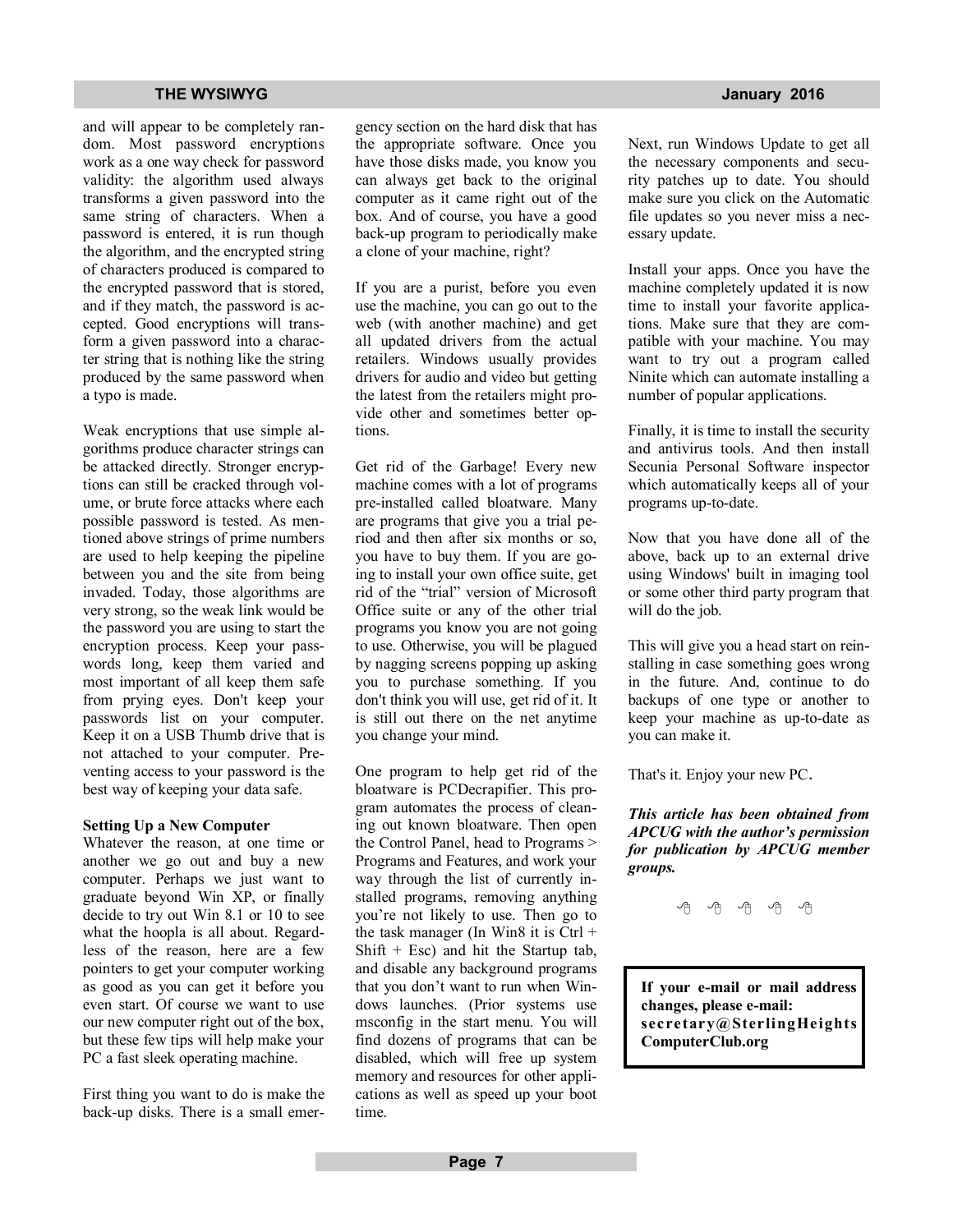## **Holiday Shopping Season Opens With New Malware Targeting Credit Cards, And Android Tablets Factory Infected With Malware**

*by Ira Wilsker*

### **WEBSITES:**

 $http://www.isightpartners.$ com/2015/11/modpos/

 $h$ ttp://bits.blogs.nytimes. com/2015/11/24/researchers-tracktricky-payment-theft-scheme/

http://finance. yahoo.com/news/ sophisticated-scam-targets-retailerpayment-191352635.html

https://www.cmcm.com/blog/en/ security/2015-11-09/842.html

http://www.esecurityplanet.com/ mobile-security/android-tablets-soldon-amazon-infected-with-cloudsotatrojan.html

http://www.cmcm.com/article/ share/2015-11-09/840.html

http://www.cmcm.com/blog/en/ security/2015-11-11/843.html

This last Christmas season has<br>been as busy for cyber security<br>professionals as it has been for<br>bargain shoppers. While there have his last Christmas season has been as busy for cyber security  $\overline{\phantom{a}}$  professionals as it has been for been several stories in the national and local media about shopping safety and security, cyber crooks are also well aware that that the seasonal shopping frenzy creates illicit financial opportunities for those ingenious enough to create malware to again attack our "POS" (Point of Sale) payment systems, as well as to infect popular Android tablets with malware at the time of manufacture.

It was approximately two years ago that we heard about the massive credit card data breaches at Target, Home Depot, and dozens of other major retailers. Most of those well publicized data breaches occurred because a well written piece of malware was able to infect the POS devices that most of us use at checkout to steal our debit and credit card data. While there have been many subsequent data breaches and thefts of credit card data since the massive attacks two years ago, none have reached the scope and degree of damage of the combined "Black Friday" attacks of 2013. Now, at the height of the 2015 holiday shopping season, there is some evidence that a new, more sophisticated, type of malware may be spreading through the retail channels that could repeat or surpass the sheer numbers of credit and debit card numbers stolen in the previous massive attacks. On November 24, a Dallas based cyber security company iSIGHT partners disclosed this new threat in a blog post "ModPOS: Highly-Sophisticated, Stealthy Malware Targeting US POS Systems with High Likelihood of Broader Campaigns" (http://www. isightpartners.com/2015/11/modpos).

According to the iSIGHT blog posting, "The threat intelligence experts at iSIGHT Partners have analyzed the most sophisticated point-of-sale (POS) malware we have seen to date. ModPOS, which is short for modular point-of-sale (POS) system, is a comprehensive malware framework. The actors behind the ModPOS software have exhibited a very professional level of software development proficiency, creating a complex, highly functional and modular code base that places a very heavy emphasis on obfuscation and persistence. Thus, Mod-POS can go undetected by numerous types of modern security defenses." Preliminary reverse engineering of the malware code has shown that the source of the malware code is probably Eastern European in origin, and is explicitly written to not just capture the magnetic stripe data that was purloined in such large numbers in 2013

and subsequent data thefts, but to also steal the data from the newer "EMV Chip and PIN" secured credit and debit cards now coming into wide use, as they were supposed to provide greatly enhanced security. These new EMV (Europay-MasterCard-Visa) Chip and Pin credit and debit cards were designed to make it very difficult for cyber thieves to profit from stolen credit card data, as they did in the massive "Black Friday" attacks of 2013, but an in store vulnerability has again made the data vulnerable to theft. This new ModPOS malware has taken advantage of a flaw in the internal in-store processing of debit and credit transactions still using magnetic stripes as well as using the new EMV Chip and Pin cards; the processing flaw, now known to the retail industry, is that the internal processing systems utilized by many major retailers does not support end-to-end encryption, and does not also properly encrypt data in memory, allowing that credit card data to still be captured and sent to distant cyber crooks. According to iSIGHT, "Criminals can then reuse card data, even from EMV cards, to make online (card-notpresent) transactions."

This ModPOS malware can be easily modified to better target specific credit card transaction systems by integrating its own integral data upload and download utilities, "RAM scraping" (capturing unencrypted data in RAM), keyloggers (captures keypad entries, such as PIN numbers), and other highly specialized malware utilities. The malware code itself is encrypted, thus making it very difficult to detect using modern anti-malware detection software and hardware, thus allowing the malware code to burrow itself into the relevant legitimate and necessary computer software, where it is also difficult to detect and neutralize. The malware code was written to not just compromise the retail credit card processing system, but to also install itself in other software used by retailers, rendering it even much more difficult to eradicate. It is important to note that while initially encountered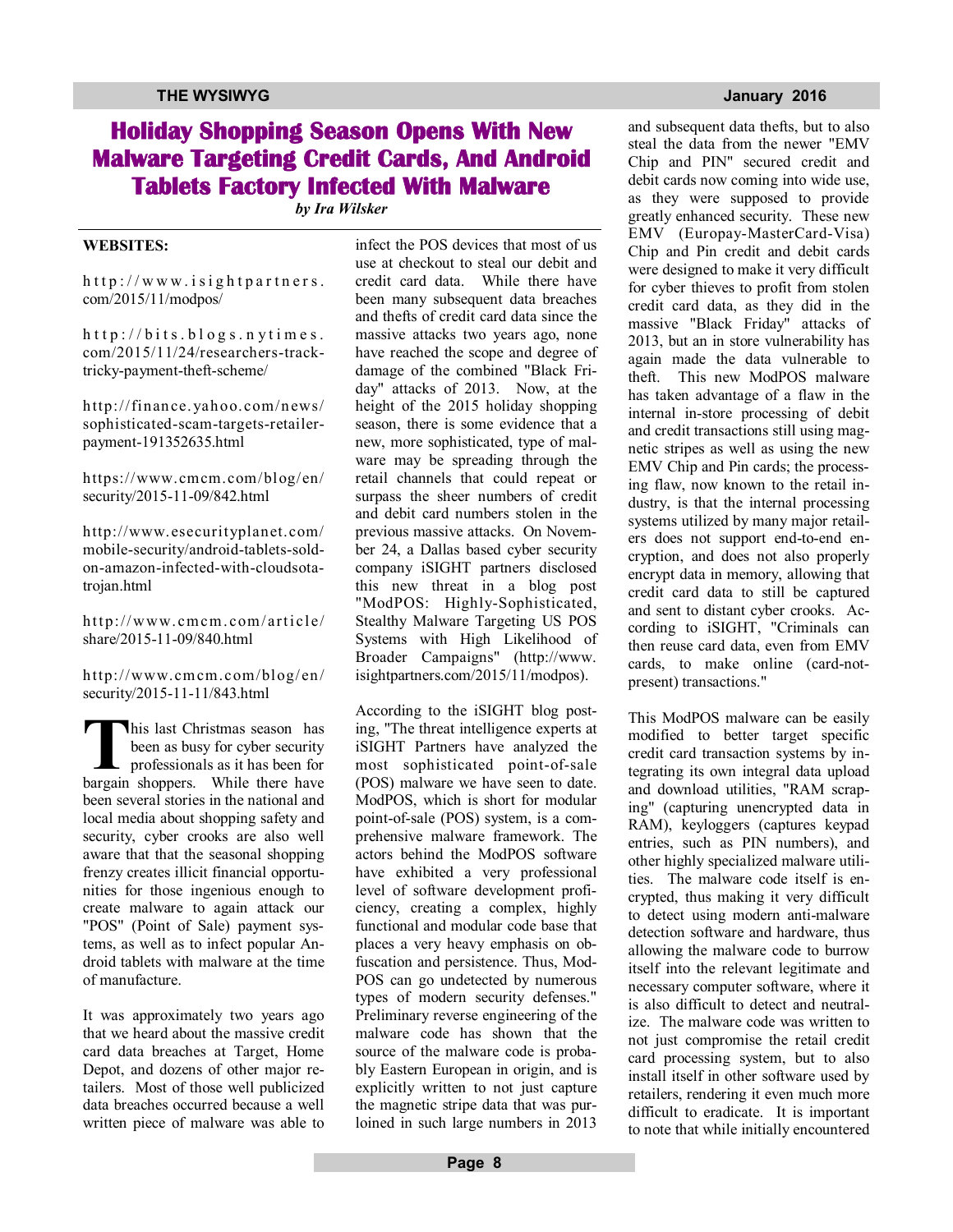in retail store payment systems, it has now also been detected in the payment systems utilized in the hospitality industry including some major hotel chains and franchises, and restaurants. It is only a matter of time that Mod-POS and similar highly sophisticated malware again appears to threaten our digital transaction systems.

Stay tuned, as we have yet to see if ModPOS and similar malware will in reality wreak havoc on our credit card infrastructure as its malware predecessors did in 2013. While it is still too early to know if, and to what degree, ModPOS and its malware brethren will cost us this season, we should be aware that it is out there, in the wild, targeting our retail and hospitality payment systems. As mentioned in my columns following the infamous massive data breaches of the 2013 holiday season, be absolutely sure to thoroughly check your debit and credit card statements for any questionable activity, and if any suspicious transactions are posted, contact your credit or debit card provider immediately at the phone number on the back of your card.

While in volume and potential financial costs, massive credit card breaches can do extensive damage, there still are some smaller threats appearing in our holiday purchases that many of us would find more irritating than disastrous. It seems that thousands of inexpensive, generic or "no name" Android tablets sold through Amazon and other reputable dealers, were manufactured with malware installed on the devices at the time and place of manufacture in China. There have even been some published reports that some models of major name brand Android tablets, possibly produced by the same makers that produced the infected generic tablets, were also factory infected with malware. According to a November 16 posting by Jeff Goldman on eSecurityPlanet (esecurityplanet.com/mobilesecurity/android-tablets-sold-onamazon-infected-with-cloudsotatrojan.html), "Android Tablets Sold

on Amazon Infected with Cloudsota Trojan; The tablets have been sold and delivered to over 17,000 customers in more than 150 countries." Citing a post on the Cheetah Mobile security blog which said, "Researchers at Cheetah Mobile recently found a Trojan called Cloudsota pre-installed on some Android tablets that were available for sale on Amazon.com and other online stores. The Cloudsota Trojan enables remote control of the infected devices, and it conducts malicious activities without user consent," Over 30 brands of inexpensive Android tablets sold by Amazon and other online retailers were infected with this trojan. The top selling brands, which included the vast majority of the infected tablets were "No Name" (unbranded); AllWinner; Soft-Winners; Advance; Rockchip; Joinet; SW; WonderMedia; RDA; Freeman; WorryFree; MID-1013D; ELVISION; and Killer. There have also been published reports of the Cloudsota Trojan being factory installed on some inexpensive, generic branded Android powered smart phones, according to Cheetah Mobile.

The Cloudsota Trojan is a revenue generating type of malware that loads advertising and other apps to the device without the users' permission, and connects as often as every 30 minutes to a web server in China for instructions, updates, and for new apps to be transparently installed without the consent of the users. This trojan also redirects web traffic to its own browser, often blocking the browser selected by the user. Other nefarious activities of this trojan include changing the boot animation of the device to an advertisement; the uninstallation of apps installed by the user, notably antivirus and other security apps; resets the wallpaper to paid advertisements, often showing new advertising every time the "home" button is tapped; loads and runs apps on its own, even if not selected by the user; and displays popup advertisements at random times, regardless of what is being run at that time.

Reputable sellers of these 17000 infected tablets are aware of the problems, and some have offered adjustments or replacements to buyers. For owners of these trojan infected tablets, Cheetah Mobile has published "Manual removal instructions of CloudSota", available online at cmcm. com/article/share/2015-11-09/840. html. The manual removal instructions require the user to connect the tablet to a PC with a common USB cable (often the same cable used to charge most Android phones). The online instructions direct the user to download a file (free) "android-tools. zip" to the PC from Cheetah Mobile, and then follow the online instructions to permanently remove the trojan.

It is shameful that malware authors will commit criminal acts to enrich themselves by stealing our credit card data or infecting smart devices at the time of manufacture with revenue generating trojans. As stated above and in earlier columns, it is imperative that we all routinely check our credit and debit card statements for questionable transactions, and report them immediately to the card companies. While not as perilous, but extremely annoying, thousands of people receiving inexpensive Android tablets this holiday season will be in possession of devices loaded at the factory with malware. Again, contact the seller for replacement or refund, or follow the instructions above for removal of the malware, but also be aware that many of the generic manufacturers of these inexpensive tablets offer no technical support.

It is sad that what should otherwise be a happy time of year turns out to be a less than happy season, all due to the greed of unscrupulous individuals. Pity.

*This article was reprinted with permission of the author, Ira Wilsker.*

一个 一个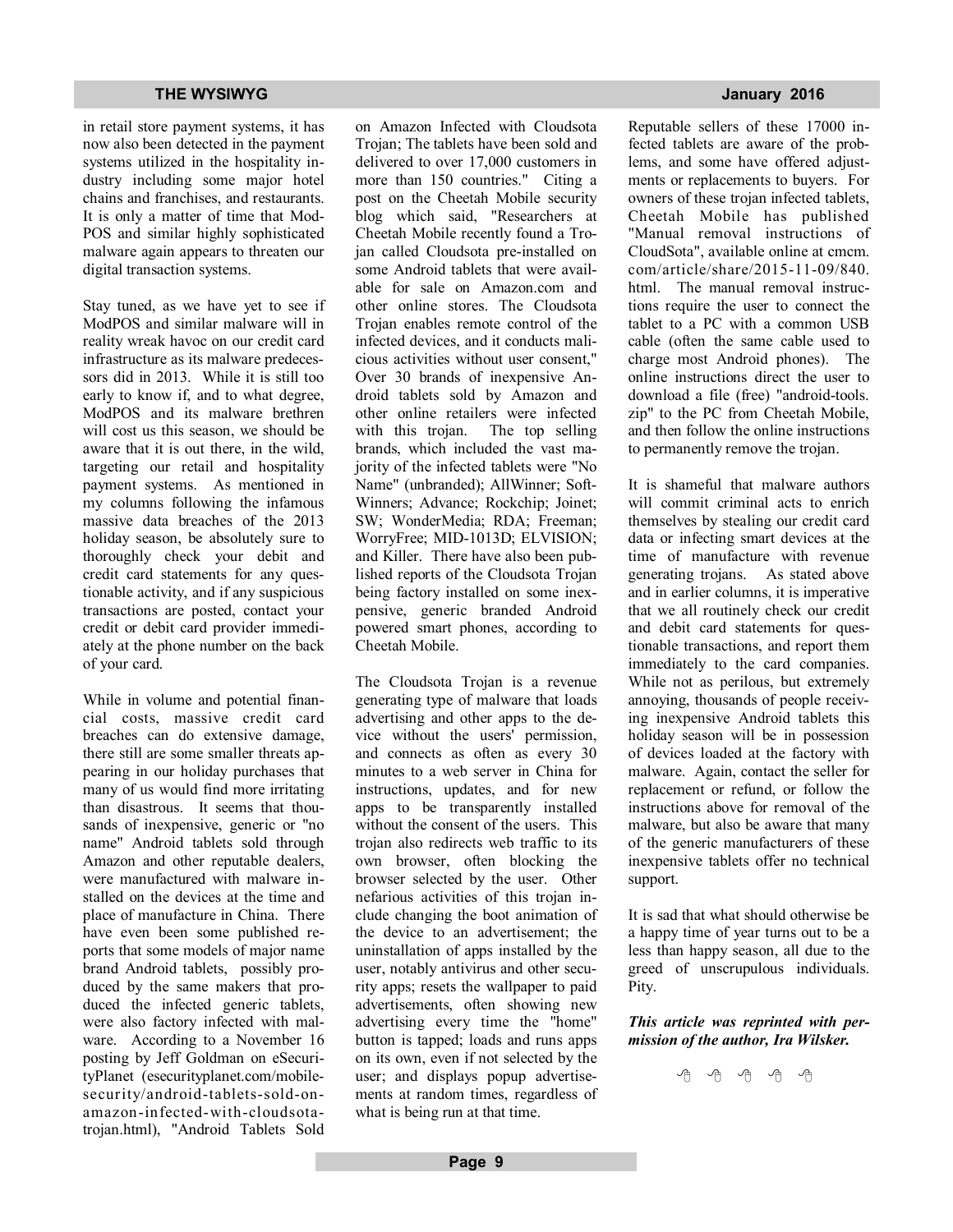## **How To Stream TV**

**by Sandy Berger, CompuKiss Sandy@compukiss.com www.compukiss.com**

There is no doubt that the world<br>
of television content and the<br>
way we get that content is<br>
changing. Many people are "cutting here is no doubt that the world of television content and the way we get that content is the cord" by turning their backs on cable and satellite TV. These folks are turning to streaming TV shows and movies. For those of you who are not yet familiar with "streaming", here's a quick tutorial on how to stream and what you need.

Streaming is named for a technique for transmitting data over the Internet so that it can be processed as a steady and continuous stream. This differs from downloading content in which the entire chunk of data must be downloaded before it can be processed. Most users do not have enough bandwidth to download an entire movie or TV show, so streaming is a great technique. During streaming the content is constantly being processed so you can watch the show while it is being processed with no interruption.

Streaming allows you to watch television shows and movies without having a cable or satellite subscription. You can use streaming to augment a basic cable or satellite TV subscription or to eliminate cable or satellite subscriptions completely making it a valuable tool for TV watching.

Also, Netflix and Amazon are now producing their own programming, much of which, like House of Cards, has become very popular. With streaming you can also watch a wide variety of movies and the past episodes of many different TV shows.

Even if you are not technically inclined, you will find that streaming is quite simple to setup. Here's what you need.

First -- an HDTV with an HDMI port. While older analog TVs can also be set up to stream, having an HDMI port makes it much easier. All HDTVs, which include most newer TVs, have these ports. To find them look at the back of the TV. They are usually labeled HDMI.

Second – You need a good broadband Internet connection. This is how the data (movies) will get to your television. The faster the better and you might want to upgrade your Internet, but you may not have to. Try it with the connection you have right now. You might be pleasantly surprised.

Third -- you need a streaming media device. Some newer TVs and most Blu-ray players can access the Internet. If you have one of these you can use it as your media streaming device.

If you don't have one of these, you will need to purchase a new device. The good news is that these devices are small and inexpensive. These devices include Chromecast, Roku, and Amazon Fire TV and Fire Stick. They range in price from \$30 to \$100. I have tried them all and they all work quite well. If you already belong to Amazon Prime, an Amazon Fire might be the best choice. To get the best selection of content, Roku is the best. In any case, the main difference in price is often whether the device comes with a remote control or not. If it doesn't come with a remote, like the Chromecast, you will have to use a tablet or mobile phone to control it. If that doesn't appeal to you, opt for one with a remote.

Fourth -- you will need a wireless router. Although some devices can hook up directly to your wired Internet router, in most cases your television is not in the same room as the Internet connection, making it necessary to have a wireless router to transmit the data wirelessly to your television. If you already have wireless in your home for a tablet or phone, you are all set.

When you get your streaming media device home, you simply plug it into the TV. Set the TV to the proper input like HDMI 1 or HDMI 2, then follow the set up instructions that will appear on the screen. All are easy to follow. The only thing you will need is to know the password for your wireless network if it is password protected.

After the setup you will see your choices of things to watch. Some of these will be free, some will have extra costs. For instance Netflix and Hulu both have a ton of content, but each charges about \$10 a month. Fortunately both have free trials which you can use.

Watching streaming media on your TV is not as simple as watching cable TV. There are little inconveniences. Every time you want to switch to your streaming device, you have to change the input on your television. Also there is no simple guide as the one you get with cable or satellite TV. You often have to search for want you want to watch. The Amazon Fire TV (not the Fire Stick) makes this easier because its remote has a voice search which works quite well. Just speak the name of a movie, actor, or director and it will find the movie you want. This, however, only works for Amazon Prime movies and shows. Also, if you have more than one subscription, you have to remember which movies are on which service….Now was "Orange is the New Black" on Netflix, Hulu, or Amazon?

Yet, the inconveniences are minor and there are advantages. For instance, after I started streaming I was able to watch the entire series of "Downton Abbey" on Amazon and "House of Cards" on Netflix at my convenience. How wonderful to watch a few episodes a week until I got caught up!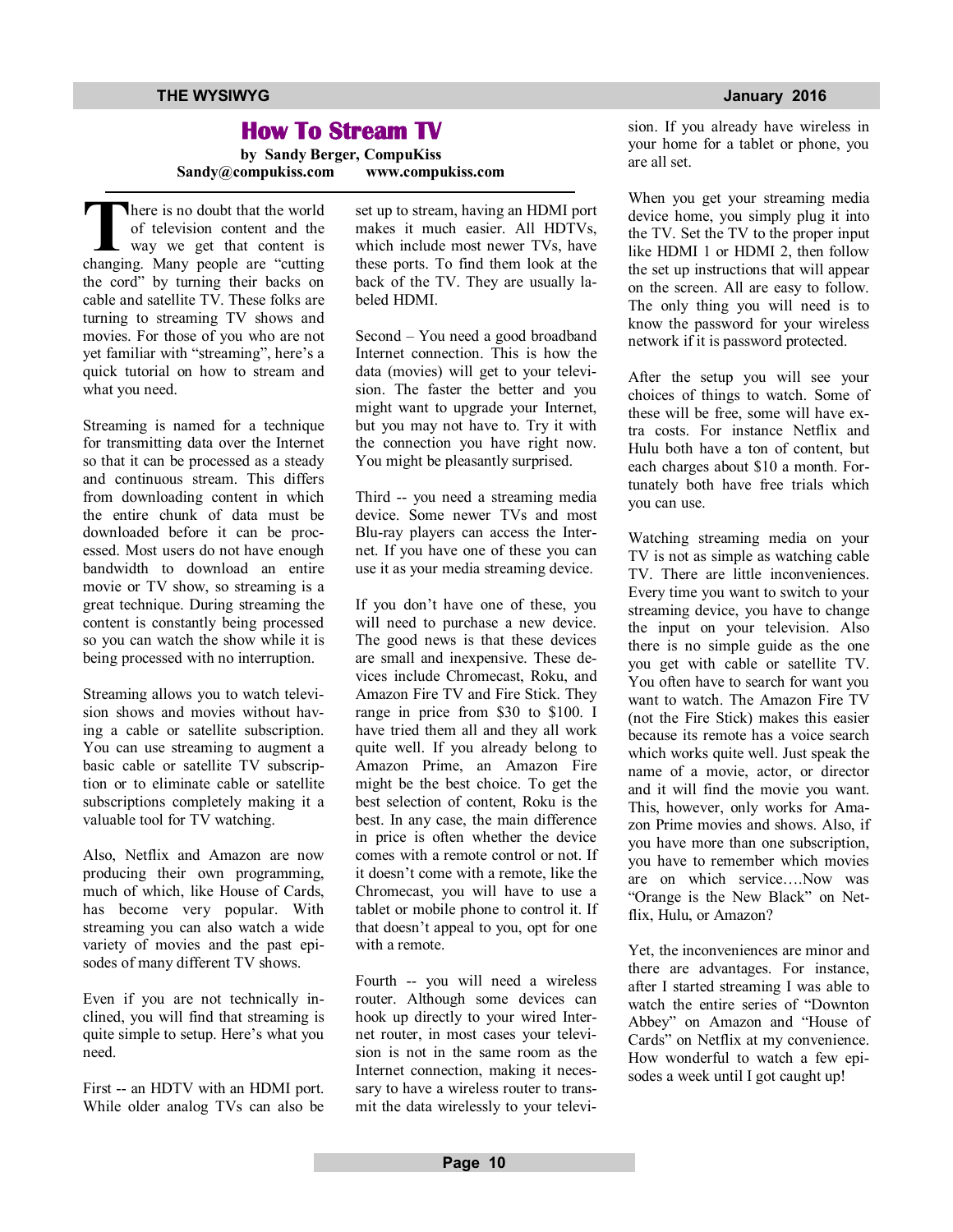If you haven't yet tried streaming, be sure to check it out. You may find a new way of watching television that can save you money and give you new options.

*This article has been obtained from APCUG with the author's permission for publication by APCUG member groups.*

一个 一个

## **Microsoft Upgrading Windows 10 - May "Automatically" Upgrade Windows 7 and 8.1 to Windows 10**

*by Ira Wilsker*

### **WEBSITES:**

http://www.techrepublic.com/article/ massive-windows-10-update-couldturbo-charge-windows-7-machinessays-microsoft/

http://windows.microsoft.com/en-us/ windows-10/upgrade-to-windows-10 faq

http://www.techrepublic.com/article/ five-ways-microsoft-plans-to-get-youto-upgrade-to-windows-10/

www.zdnet.com/article/windows-10 growth-sluggish-as-windows-7 windows-8-users-stick-with-their-os/

http://www.zdnet.com/article/mybiggest-problem-with-windows-10 stability/

https://netmarketshare.com

http://www.zdnet.com/article/ microsofts-big-windows-10-goal-onebillion-or-bust/

http://gs.statcounter.com/#desktop-osww-monthly-201508-201510-bar

http://www.zdnet.com/article/dont-letthe-grinches-put-you-off-windows-10/

**S**<br>
several months ago, Microsoft<br>
offered millions of users of<br>
Windows 7 and 8.1 a free online<br>
update to the then newly released everal months ago, Microsoft offered millions of users of Windows 7 and 8.1 a free online Windows 10. While Microsoft has claimed that as many as 110 million Windows 7 and 8.1 users did accept the free offer to upgrade to Windows

10, Microsoft has also expressed some concern that as many as a billion other Windows 7 and 8.1 users have not yet upgraded to Windows 10. According to several published reports, Microsoft has expressed concerns that the rate of Windows users upgrading from the older versions of Windows to Windows 10 has slowed, and this decline in the rate of people upgrading to Windows 10 may cost Microsoft substantial potential revenues.

According to an article published on ZDnet in November (zdnet.com/ article/windows-10-growth-sluggishas-windows-7-windows-8-users-stickwith-their-os), the results of upgrades to Windows 10 during the month of October had slowed compared to previous months. Despite heavy promotions and the springtime appearance of the "Get Windows 10" icon in the system tray of countless Windows computers running Windows 7 or 8.1, the rate of increase in Windows 10 usage has slowed. In October (2015), the number of PCs running Windows 10 was a paltry 7.94%, up 1.31% from the 6.63% rate tallied the month before (September). In September the rate of Windows 10 upgrades was 1.42%, slighter greater than the following month of October, documenting that the rate of increase of Windows 10 upgrades has been slowing. Microsoft has not been as successful as they had hoped in getting people to upgrade their PCs from earlier versions of Windows to Windows 10, as the proportion of desktop PCs running Windows 7 in October was well over

half at 55.71%. In the first week of December, 2015, according to the website NetMarketShare.com, considering the early holiday sales of PCs, the rate of desktop PCs running Windows 7 increased slightly to 56.11%, and the number of PCs running Windows 10 was up to 9%, but this 9% number includes both PCs upgraded from earlier versions of Windows as well as the sales of new PCs with Windows 10 factory installed. Despite the lamentations expressed by many of the users of Windows 8.1 about the foibles of that operating system, Windows 8.1 users have apparently not flocked to Windows 10 to the degree that Microsoft has apparently wanted. According to the article on ZDnet, referencing the October figures, "Windows 8 and 8.1 users just aren't migrating at all (cumulative the usage share for this OS is at 13.22 percent, down only 0.10 of a percentage point)."

Despite the pronounced efforts of Microsoft to get users of Windows 7 and 8.1 to take advantage of the free upgrade to Windows 10, there is still significant resistance in the PC community to the upgrade. While some users of earlier versions of Windows are inherently resistant to change, being relatively happy with the current functionality and performance of Windows 7 on their computers. ZDnet and other online publications have expressed mixed results with PCs upgraded from Windows 7 or 8 to Windows 10, an attitude common among individual users who have performed the upgrade. It is also useful to note that an unknown but probably sizeable number of users who did indeed download the Windows 10 upgrade who went on to perform the upgrade decided to go back to Windows 7 or 8 taking advantage of a little known feature of the Windows 10 upgrade process that allows users to roll back their Windows 10 upgrade to their earlier operating system, and option only available to upgraders for a finite number of days, typically 31 days, after the upgrade. The rollback can be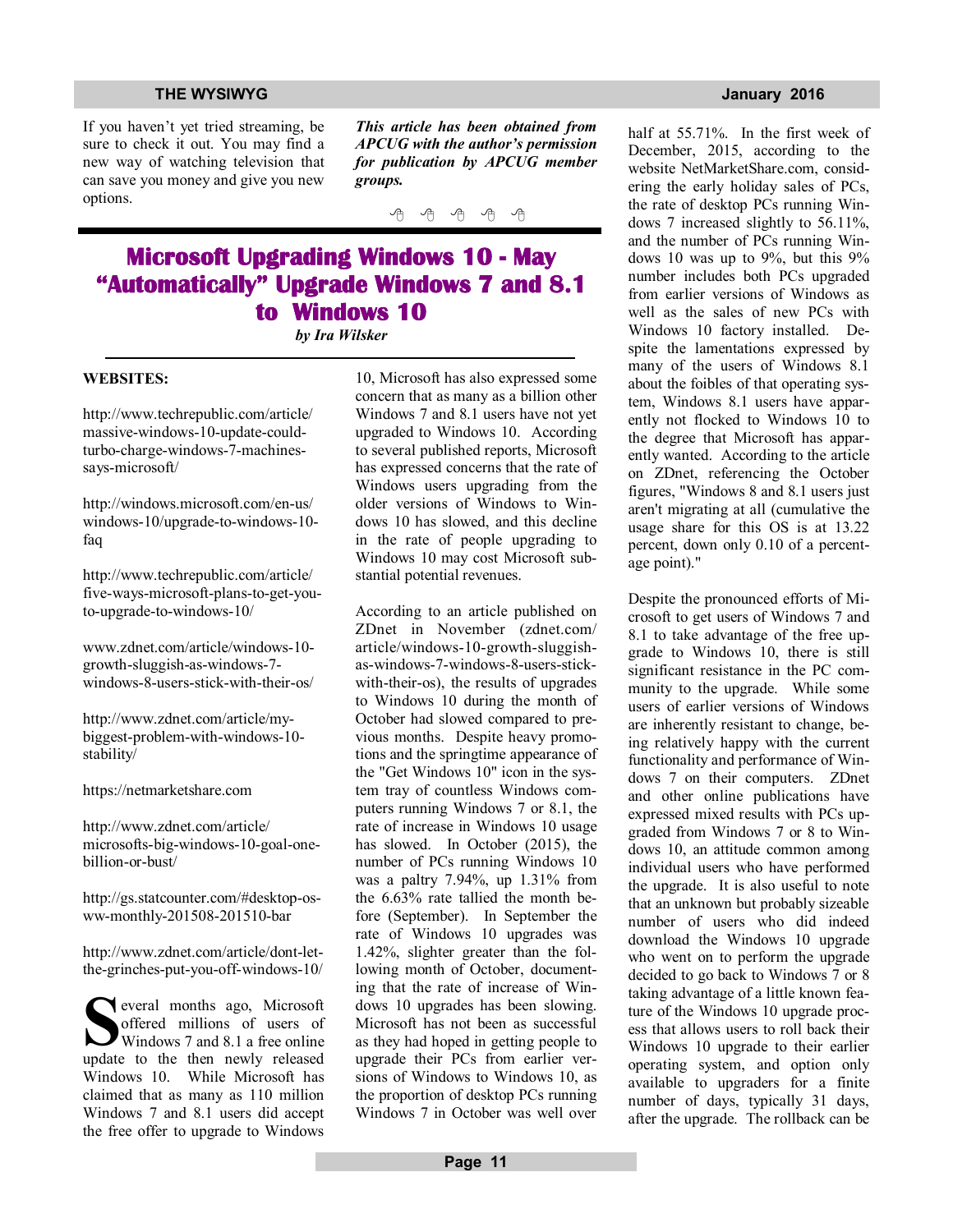accomplished by clicking on the Start button, then Settings, "Update and Security", and finally "Recovery and Uninstall Windows 10". If all works as it should, the PC should be restored to its prior operating system.

Earlier this fall, in September, ZDnet published an item, "My biggest problem with Windows 10: Instability", by Mary Jo Foley (zdnet.com/article/mybiggest-problem-with-windows-10 stability). In this article, Ms. Foley summarized her Windows 10 experience as, "Windows 10's strength -- its comprehensiveness -- is also its biggest weakness. Too many moving parts are making for an unstable computing experience for me." While many users were delighted with Windows 10 after their upgrade, this article reflects the results and frustrations that many individual users experienced following the upgrade to Windows 10.

Microsoft has been well aware of the concerns expressed by many Windows 7 and 8 users over such factors as boot time, privacy, reliability, speed, complexity, and other issues which discouraged users from upgrading to Windows 10 (zdnet.com/article/ dont-let-the-grinches-put-you-offwindows-10). To help overcome these objections by millions of users

who have not taken advantage of the free upgrade to Windows 10, as well as to address issues of performance and other concerns of Windows 10 users, Microsoft recently released a major upgrade to Windows 10. In a recent article in TechRepublic, dated November 12, and written by NIck Heath, "Massive Windows 10 update could turbo charge Windows 7 machines says Microsoft. The first major update to Windows 10 hits today with Microsoft promising great things for those upgrading from Windows 7, as well as significant new features for business users." (techrepublic.com/ article/massive-windows-10-updatecould-turbo- charge-windows-7 machines-says-microsoft).

This new update to Windows 10 is a huge download of slightly less than 4GB, and is claimed by Microsoft to speed up the PCs' boot time by up to 30%, making Windows 10 boot faster than the Windows 7 which had previously been running on the same machine. According to Jeremy Korst, general manager of the Windows and Devices team at Microsoft, "There's a bunch of things under the hood that we've improved with this update to make it an even better experience." Microsoft has indicated a desire that the improved features, performance, compatibility, and stability of the upgraded Windows 10 will help convince Windows users who have not yet upgraded to Windows 10. Microsoft has planned some strong encouragement for those users, because in early 2016, Microsoft will start to "push" the upgrades of Windows 10 to PCs still running Windows 7 and 8.1.

Starting in 2016 (the exact official date has not yet been published, but a variety of commencement dates have been suggested), Windows 7 and 8.1 will automatically begin installing the

upgraded Windows 10 after a user confirmation during the conventional Windows update process. According to Jeremy Korst, "(T)he customer will have the ability to delay it for some period", that "period" being unspecified. As with the previous, more voluntary upgrades, the user may be able to restore his prior operating system within 31 days of installing the free upgrade to Windows 10. Jeremy Korst continued, "We'll be taking customer feedback throughout this process and the intent really is to make the upgrade even easier for customers." This corroborates an earlier article (October 30) by Nick Heath in TechRepublic (techrepublic.com/ article/five-ways-microsoft-plans-toget-you-to-upgrade-to-windows-10). This article, "Five ways Microsoft plans to get you to upgrade to Windows 10" explains that Microsoft, "(In order) To achieve its goal of getting one billion people onto Windows 10, Microsoft is getting more forceful in how it pushes Windows 7 and 8.1 users towards its new OS." Primarily this will occur when Windows 10 automatically begins installing itself as a "Recommended Update", which means that the majority of Windows users who have the default "Install Updates Automatically" setting will transparently have Windows 10 installed. Microsoft has stated that us-



### **Page 12**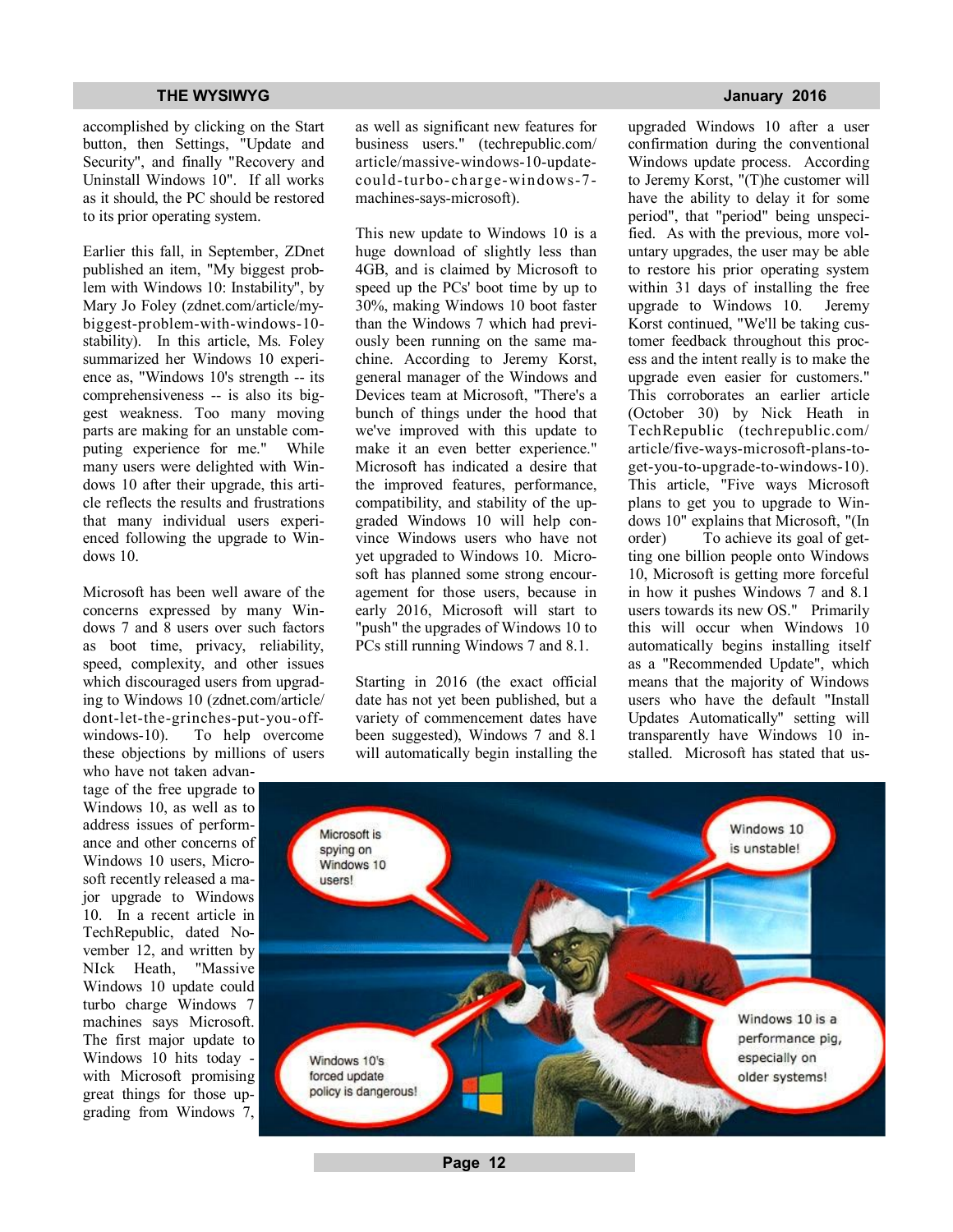### **THE WYSIWYG January 2016**

ers will need to confirm the installation before it begins, but it is well known that most users blindly "OK" Microsoft's recommendations. Being aware that many internet users have metered or limited access, Terry Myerson, Microsoft's executive VP of the Windows and Devices Group, says that "(Users) have the option of turning off automatic updates" but does not recommend that they do turn off automatic updates due to, " ... the constant risk of internet threats". Microsoft will also make it easier for those who want to initiate the upgrade to Windows 10, rather than wait for the updates that will be pushed to them; the "Get Windows 10" icon in the system tray will soon get an "Upgrade Now" option, which will immediately start to download the huge upgrade file, and commence the upgrade process. For those who may have multiple PCs which they would like upgraded to Windows 10, will shortly find that the process has been made much easier. Microsoft has released its "Media Creation Tool" which can create an image file that can be installed to a

USB flash drive or a DVD disc, and then used to upgrade multiple machines without having to download the huge file to each of the PCs. This "new and improved" single image file will be able to upgrade PCs to an appropriate flavor of Windows 10, including 32 and 64 bit versions, as well as the Home or Professional versions of Windows 10, all from that single image file. This image file can also be used for a "clean install" of Windows 10 provided the user has a valid Windows license.

The new year 2016 will be an interesting one for Windows PC users still using Windows 7 or 8.1. I expect some users to be happy with the new, somewhat "forced" upgrades to Windows 10, while many others to complain loudly. Happy new year, Windows users.

*This article was reprinted with permission of the author, Ira Wilsker.*

西 四 四 四

## **Where To Get Instructions For Your New Devices**

*by Sandy Berger, CompuKISS www.compukiss.com sberger (at) compukiss.com*

·

If you are ready to learn a little more about your cell phone or tablet to make the most of your investment, you may find it difficult f you are ready to learn a little more about your cell phone or tablet to make the most of your to find the instructions you need. This is especially true because none of the today's devices come with any sort of instruction manual. That means that you have to find your own way of getting the information you need.

The best way to do that is to visit the manufacturer's website and find the support area.

Apple manuals and user guides at https://www.apple.com/support/ iphone ·

Windows devices, search the Microsoft website

Android devices, go straight to the manufacturer

- For instance, if you just got a Samsung Galaxy S5, the manuals are at www. galaxys5manuals.com
- Smartphones, you can also check out the website of your service provider
- For instance, Verizon has tons of information including videos on using the Galaxy S5 on their website at www. verizonwireless.com/support/ galaxy-s-5

A A A A A

## **Presenters Wanted**

T he officers invite any member to make a presentation at the main meeting.

If there is some software you have been using and think others may be interested as well, or there is a computer topic you would like to present to other members, please call or e-mail Don VanSyckel. Making presentations is not that difficult. The hour goes by before you know it and there is always enough material to cover in a software package so that the hour is easy to fill.

If there is a topic you are interested in or something you would like demonstrated, please see any of the officers. They are always interested in what the members would like to see.

中 中 中 中 中

**If your e-mail or mail address changes, please e-mail: secretary@SterlingHeights ComputerClub.org**

## **SHCC Emergency Cancellation**

Serveling Heights Computer Club<br>
meets at Macomb Community<br>
College (MCC). We will meet if<br>
MCC is open and will not if MCC is terling Heights Computer Club meets at Macomb Community College (MCC). We will meet if closed. MCC closure is announced with other school closings on many local TV and radio stations and on their web site. All members of SHCC have an email address. One of the SHCC officers will send an email to the addresses SHCC has on file alerting members to the event cancellation. If your email is broken, call an officer; don't leave a message, call another officer if you don't talk to someone live. It is your responsibility to keep the email address you have listed with SHCC current.

佛 서 서 서 서